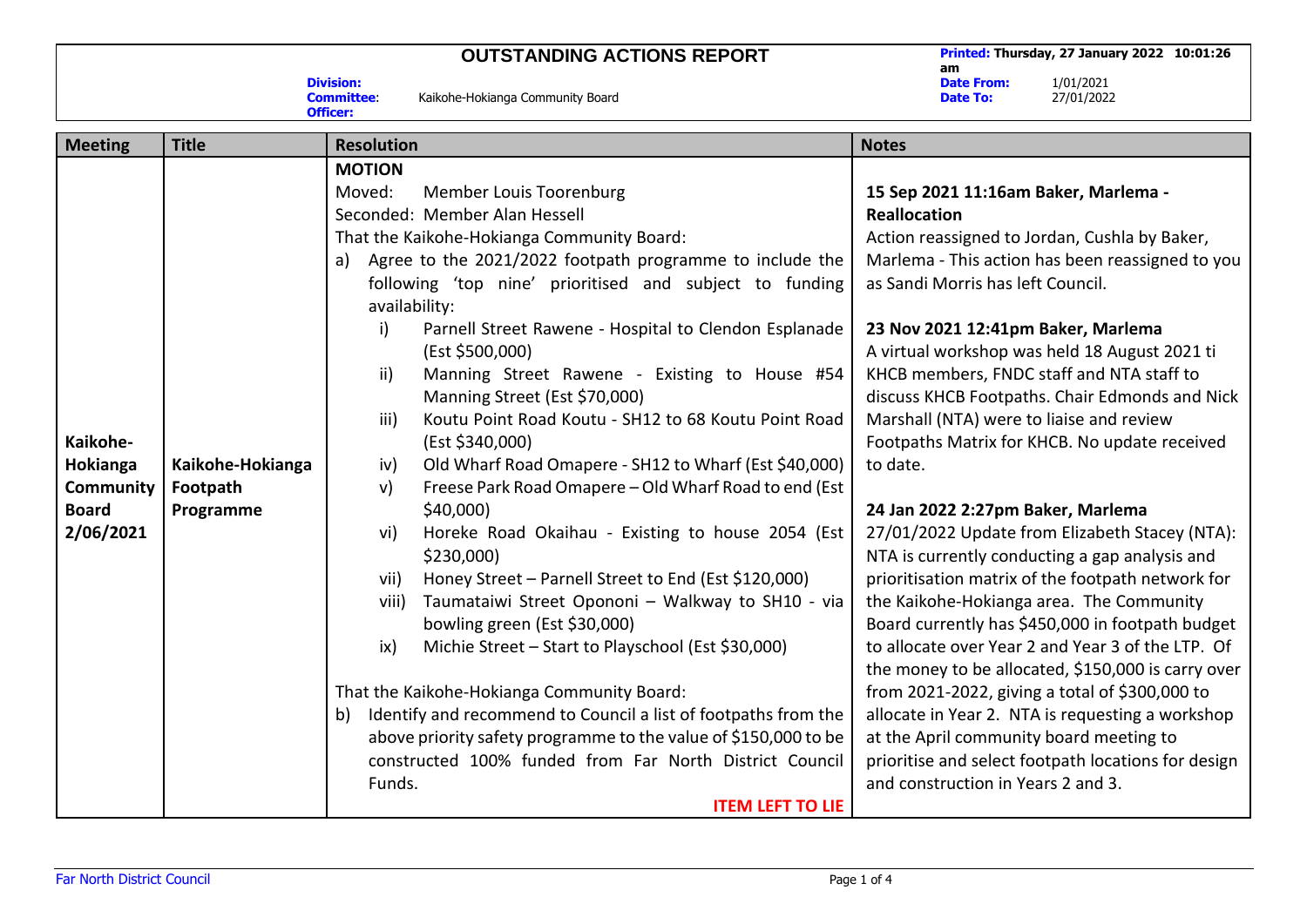## **OUTSTANDING ACTIONS REPORT Printed: Thursday, 27 January 2022 10:01:26**

**am Date From:** 1/01/2021<br>**Date To:** 27/01/2022 **Date To:** 27/01/2022

**Division:** Kaikohe-Hokianga Community Board **Officer:**

| <b>Meeting</b>                                                        | <b>Title</b>                                                       | <b>Resolution</b>                                                                                                                                                                                                                                                                                                                                                                                                                                                                                                                     | <b>Notes</b>                                                                                                                                                                                                                                                                                                                                                                                                                                                                                                                                                                                                                                                                                                                                                                                                                      |
|-----------------------------------------------------------------------|--------------------------------------------------------------------|---------------------------------------------------------------------------------------------------------------------------------------------------------------------------------------------------------------------------------------------------------------------------------------------------------------------------------------------------------------------------------------------------------------------------------------------------------------------------------------------------------------------------------------|-----------------------------------------------------------------------------------------------------------------------------------------------------------------------------------------------------------------------------------------------------------------------------------------------------------------------------------------------------------------------------------------------------------------------------------------------------------------------------------------------------------------------------------------------------------------------------------------------------------------------------------------------------------------------------------------------------------------------------------------------------------------------------------------------------------------------------------|
|                                                                       |                                                                    | Workshop with Sandi Morris (NTA) for Monday 14 June 2021 at<br>Pioneer Village 10am.                                                                                                                                                                                                                                                                                                                                                                                                                                                  |                                                                                                                                                                                                                                                                                                                                                                                                                                                                                                                                                                                                                                                                                                                                                                                                                                   |
| Kaikohe-<br>Hokianga<br>Community<br><b>Board</b><br>6/10/2021        | <b>Koutu Mangeroa</b><br><b>Picnic Area</b><br><b>Encroachment</b> | RESOLUTION 2021/62<br>Member Alan Hessell<br>Moved:<br>Seconded: Member Louis Toorenburg<br>That the Kaikohe-Hokianga Community Board.<br>engage with the kaitiaki of the Koutū Mongeroa Picnic Area<br>a)<br>to formalise a Kaitiaki Agreement for the lawful use of the<br>area as a campground; and<br>engage with the kaitiaki to obtain the necessary consents<br>b)<br>under the Resource Management Act, Local Government Act<br>and Health Act to facilitate the lawful use of the area as a<br>campground.<br><b>CARRIED</b> | 23 Nov 2021 12:51pm Baker, Marlema<br>This matter has been returned to Council. Staff<br>are preparing a report for the February 2022<br>Council Meeting., Update from Cr Tepania<br>$(17/11/2)$ - "the kaitiaki group cannot make<br>decisions around the site alone and included in<br>the conversations needs to be Ngati Korokoro.<br>For the time being they will need to follow<br>tikanga around next steps forward as a kaitiaki<br>group and Ngati Korokoro and asked for me to<br>pass on to council that until they have had time<br>to have these conversations, and reach out,<br>council staff are asked to respect conditions not<br>to be on the whenua there."<br>24 Jan 2022 2:34pm Baker, Marlema<br>This matter is ongoing. No update or directives<br>have been received from the Kaitiaki Group to<br>date. |
| Kaikohe-<br>Hokianga<br><b>Community</b><br><b>Board</b><br>6/10/2021 | <b>Upgrade Memorial</b><br>Park, Kaikohe                           | RESOLUTION 2021/64<br>Member Moko Tepania<br>Moved:<br>Seconded: Member Kelly van Gaalen<br>That Kaikohe-Hokianga Community Board:<br>approves the final concept for Memorial Park as developed<br>a)                                                                                                                                                                                                                                                                                                                                 | 23 Nov 2021 1:02pm Baker, Marlema<br>Notice of Motion presented to KHCB members at<br>the meeting held 8/11/2021 as follows: The<br>amendment became the substantive motion.,<br>RESOLUTION 2021/74,                                                                                                                                                                                                                                                                                                                                                                                                                                                                                                                                                                                                                              |
|                                                                       |                                                                    | by AKAU.<br>b)<br>approves the removal of the Casuarina Tree close to the final<br>location of the Wharepaku.                                                                                                                                                                                                                                                                                                                                                                                                                         | Moved:<br>Chairperson Mike Edmonds,<br>Member John Vujcich,<br>Seconded:<br>That the Kaikohe-Hokianga Community Board:                                                                                                                                                                                                                                                                                                                                                                                                                                                                                                                                                                                                                                                                                                            |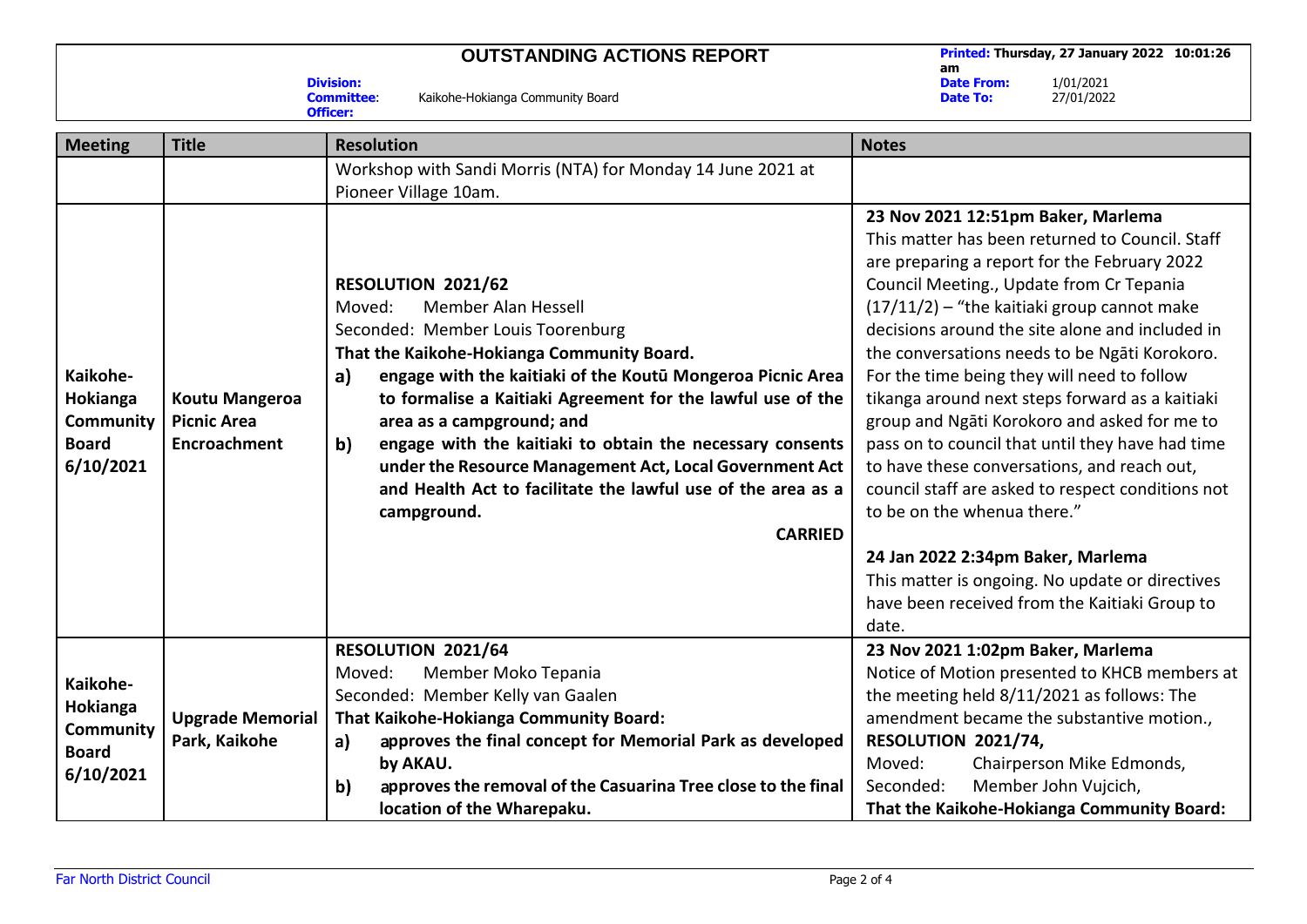|                |       |                                                          | <b>OUTSTANDING ACTIONS REPORT</b>                           | <b>Printed: Thursday, 27 January 2022 10:01:26</b><br>am |                                                 |
|----------------|-------|----------------------------------------------------------|-------------------------------------------------------------|----------------------------------------------------------|-------------------------------------------------|
|                |       | <b>Division:</b><br><b>Committee:</b><br><b>Officer:</b> | Kaikohe-Hokianga Community Board                            | <b>Date From:</b><br><b>Date To:</b>                     | 1/01/2021<br>27/01/2022                         |
| <b>Meeting</b> | Title | <b>Resolution</b>                                        |                                                             | <b>Notes</b>                                             |                                                 |
|                |       |                                                          | annroves the use of Streetscanes hudget for the landscaning |                                                          | a) revokes nart (d) of the resolution nassed as |

| םייי--יי |                                                                    |                                                   |
|----------|--------------------------------------------------------------------|---------------------------------------------------|
|          | approves the use of Streetscapes budget for the landscaping,<br>c) | a) revokes part (d) of the resolution passed as   |
|          | furniture, footpaths, tree works and learn to ride paths           | part of item 6.4 (6 October 2021) and replaces it |
|          | within Memorial Park (\$344,200).                                  | with; 'Reserves the final approval of the         |
|          | approves the use of Town Beautification budget for the new<br>d)   | playground portion of the design to the board,    |
|          | civil works and surfacing for the new Playground within            | which must be given separately before any         |
|          | <b>Memorial Park (\$100,000).</b>                                  | money is spent on purchase and civil works for    |
|          | approves the use of the Amenity Lighting budget for new<br>e)      | the playground.'                                  |
|          | lights within Memorial Park (\$18,500).                            | b) and that Chair Mike Edmonds and members        |
|          | <b>CARRIED</b>                                                     | Moko Tepania, John Vujcich and Kelly Van          |
|          | <b>ABSTAINED: Member Byers</b>                                     | Gaalen be delegated that final approval.          |
|          |                                                                    |                                                   |
|          |                                                                    | Crs Mike Edmonds, Emma Davis,<br>In Favour:       |
|          |                                                                    | Louis Toorenburg, Alan Hessell and John Vujcich,  |
|          |                                                                    | Against:<br>Nil,                                  |
|          |                                                                    | <b>CARRIED</b>                                    |
|          |                                                                    |                                                   |
|          |                                                                    | 24 Jan 2022 10:43am Baker, Marlema                |
|          |                                                                    | 19/01/2022 Update from Jeanette England:          |
|          |                                                                    | There has not be any further progress with the    |
|          |                                                                    | project as the final design has not been approved |
|          |                                                                    | by the Community Board. Design changes to the     |
|          |                                                                    | overall concept were being made by AKAU and       |
|          |                                                                    | they were discussing direct with KHCB             |
|          |                                                                    | Chairperson. Progress with other works is also on |
|          |                                                                    | hold pending receipt of the final approved        |
|          |                                                                    | design.                                           |
|          |                                                                    |                                                   |